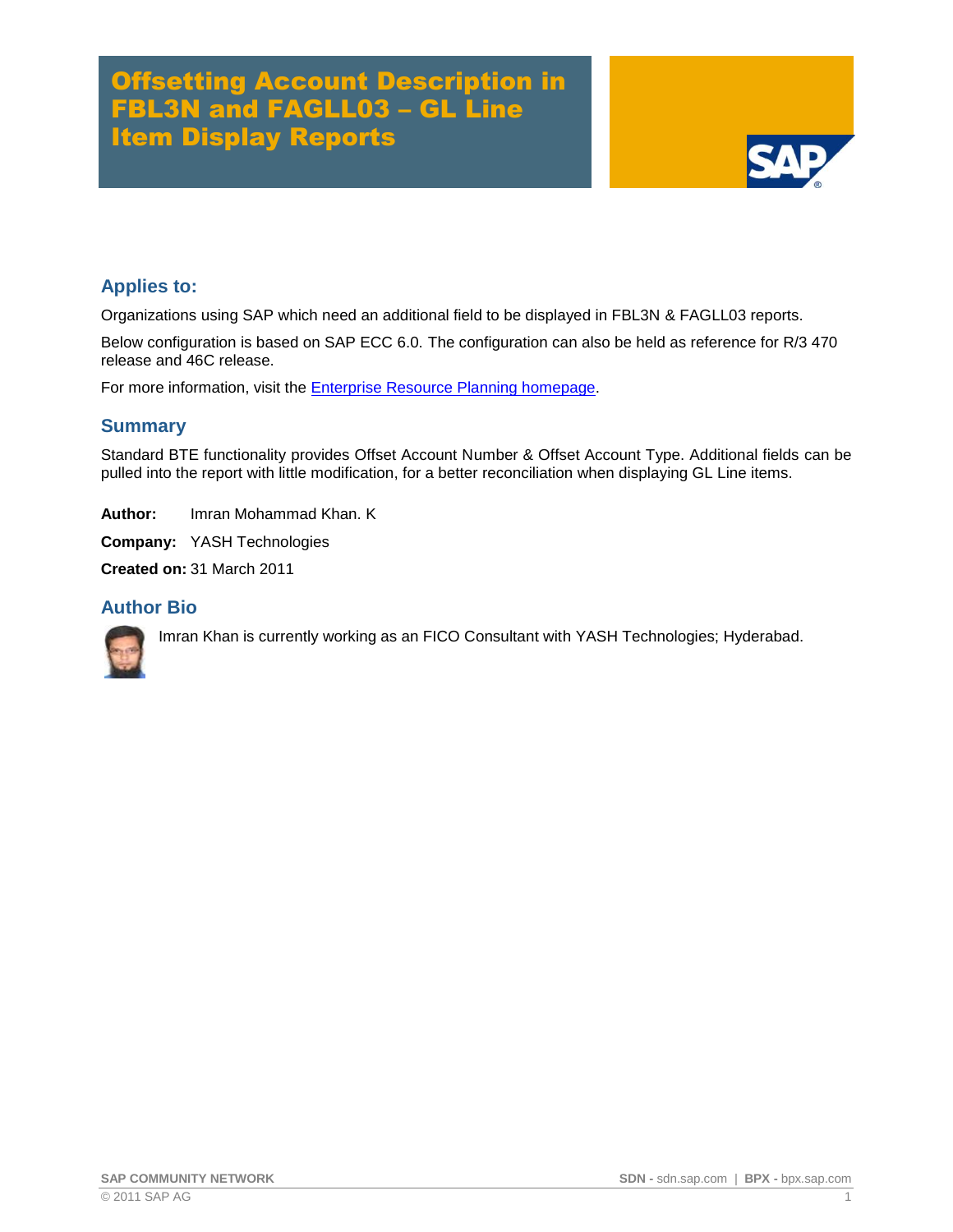# **Table of Contents**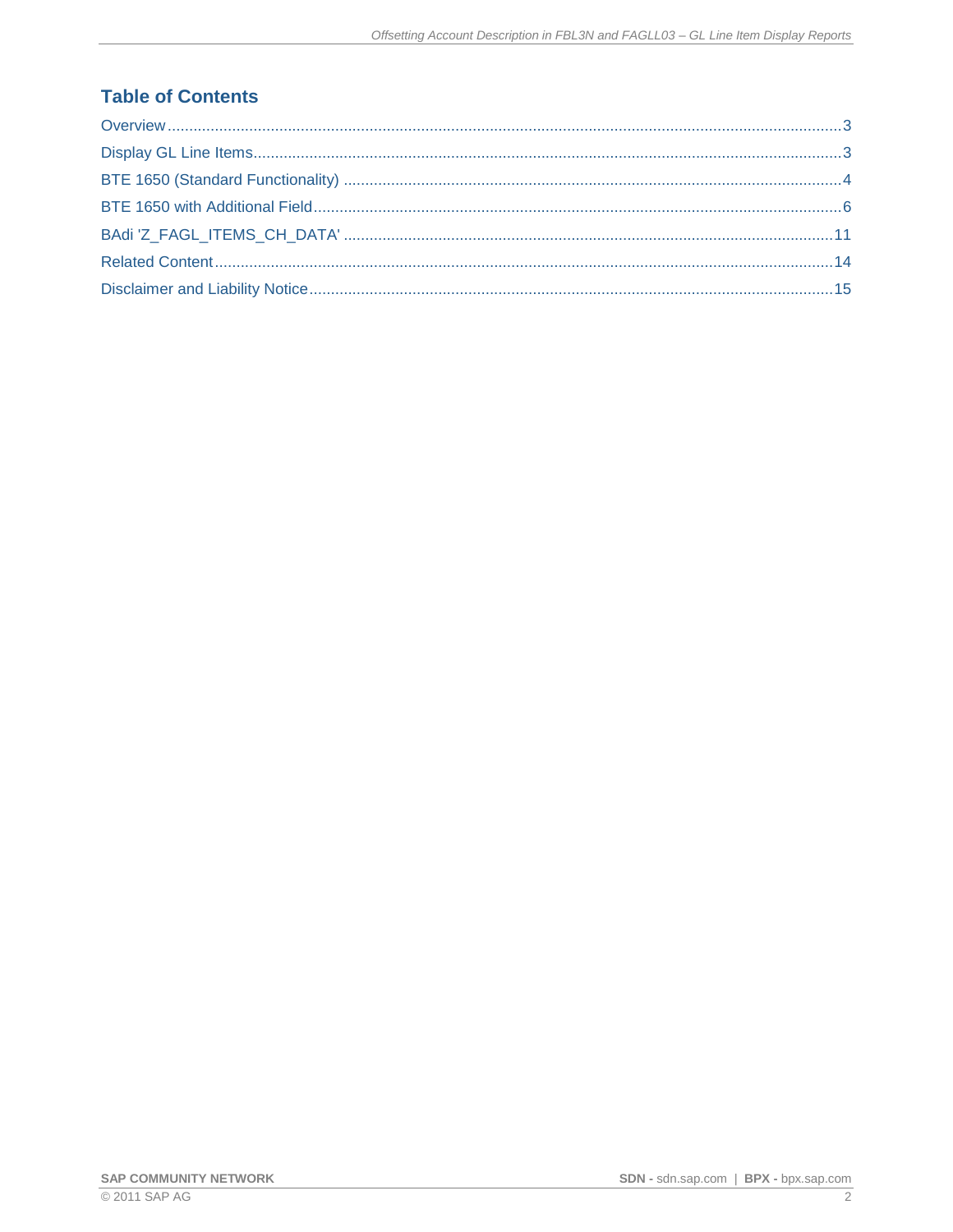## <span id="page-2-0"></span>**Overview**

FBL3N and FAGLL03 for displaying GL Line items are the most frequently used reports. Most of the customers have a requirement of having an additional field in the report apart from the special fields in the line layout variant. This article explains the procedure for adding an additional field in the change layout of these reports. Users can create a layout and run the report using the layout.

### <span id="page-2-1"></span>**Display GL Line Items**

### **T. Code: FBL3N – GL Line Item Display**

| IG<br>Program Edit Goto System       | Help       |                                           |               |
|--------------------------------------|------------|-------------------------------------------|---------------|
| Ø<br>$\blacksquare$                  |            | 4 8 6 6 6 8 8 8 8 9 9 1 2 1 2 1 2 8 8 9 8 |               |
| <b>G/L Account Line Item Display</b> |            |                                           |               |
| $\boxed{\textbf{E}}$<br>Data Sources |            |                                           |               |
| G/L account selection                |            |                                           |               |
| G/L account                          | $\bigcirc$ | to                                        | $\frac{1}{2}$ |
| Company code                         | 1000       | to                                        |               |
| Selection using search help          |            |                                           |               |
| Search help ID                       |            |                                           |               |
| Search string                        |            |                                           |               |
| $\Rightarrow$<br>Search help         |            |                                           |               |
|                                      |            |                                           |               |
| Line item selection<br>Status        |            |                                           |               |
| O Open items                         |            |                                           |               |
| Open at key date                     | 03/31/2011 |                                           |               |
|                                      |            |                                           |               |
| O Cleared items                      |            |                                           |               |
| Clearing date                        |            | to                                        | $\Rightarrow$ |
| Open at key date                     |            |                                           |               |
| All items                            |            |                                           |               |
| Posting date                         |            | to                                        | 회             |
|                                      |            |                                           |               |
| Type                                 |            |                                           |               |
| Normal items                         |            |                                           |               |
| □ Noted items                        |            |                                           |               |
| □ Parked items                       |            |                                           |               |

#### **Output of FBL3N**

| 回                                  | List Edit Goto Extras Environment Settings System Help |                                                    |                                    |                                                                  |                                               |                                                      |                     |        |
|------------------------------------|--------------------------------------------------------|----------------------------------------------------|------------------------------------|------------------------------------------------------------------|-----------------------------------------------|------------------------------------------------------|---------------------|--------|
| Ø                                  | 画上                                                     |                                                    |                                    |                                                                  |                                               |                                                      |                     |        |
|                                    | <b>G/L Account Line Item Display</b>                   |                                                    |                                    |                                                                  |                                               |                                                      |                     |        |
|                                    | $\frac{1}{2}$                                          | $ D  =  D $                                        | 7  A  7                            | 田田田                                                              | <b>EXECTED</b> Case                           |                                                      |                     |        |
| <b>G/L Account</b><br>Company Code | 1000                                                   | 100051                                             |                                    |                                                                  |                                               |                                                      |                     |        |
|                                    | St Assignment                                          | DocumentNo BusA                                    | Type                               | Doc. Date                                                        | PK Amount in local cur. LCurr Tx Clrng doc.   |                                                      |                     | Text   |
| ◢                                  | 20100513                                               | 1500000000                                         | KZ                                 | 05/13/2010 50                                                    | 750.00- USD                                   |                                                      |                     |        |
| $\pmb{\pi}$<br>✔                   |                                                        |                                                    |                                    |                                                                  | 750.00- USD                                   |                                                      |                     |        |
|                                    | ** Account 100051                                      |                                                    |                                    |                                                                  | 750.00- USD                                   |                                                      |                     |        |
| G/L Account<br>Company Code        | 1000                                                   | 113050                                             | Checking - 484 Main                |                                                                  |                                               |                                                      |                     |        |
|                                    | St Assignment                                          | DocumentNo BusA                                    | Type                               | Doc. Date                                                        | PK Amount in local cur.                       |                                                      | LCurr Tx Clrng doc. | Text   |
| ✔                                  | 20091231<br>20100513<br>20100812<br>20100812           | 100000005<br>1400000002<br>100000011<br>1400000003 | <b>SA</b><br>DZ<br><b>SA</b><br>DZ | 12/31/2009 40<br>05/13/2010 40<br>08/12/2010 40<br>07/15/2010 40 | 10,451,575.74<br>75.00<br>10.000.00<br>100.00 | <b>USD</b><br><b>USD</b><br><b>USD</b><br><b>USD</b> |                     | Uplaod |
| ×<br>✔                             |                                                        |                                                    |                                    |                                                                  | 10,461,750.74                                 | <b>USD</b>                                           |                     |        |
|                                    | ** Account 113050                                      |                                                    |                                    |                                                                  | 10.461,750.74                                 | <b>USD</b>                                           |                     |        |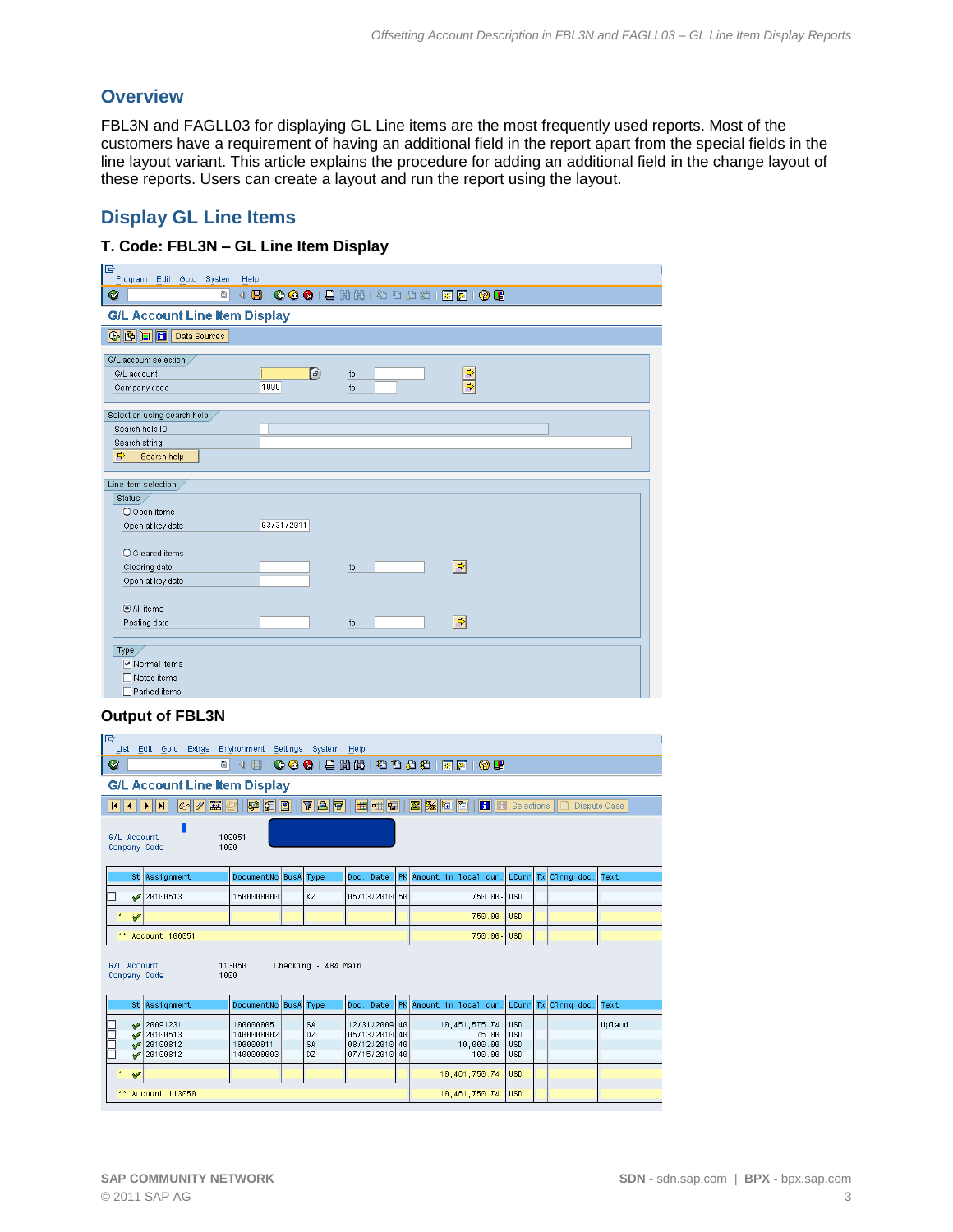## <span id="page-3-0"></span>**BTE 1650 (Standard Functionality)**

SAP provides **Offset Account Number (GKONT) & Offset Account Type (GKART)** fields to be displayed in the output of the report. This can be achieved using the BTE functionality in Financial Accounting.

**Use T. Code: FIBF**

**Or**

**Menu Path**

**IMG**  $\rightarrow$  **Financial Accounting (New)**  $\rightarrow$  **Financial Accounting Global Settings (New)**  $\rightarrow$  **Tools**  $\rightarrow$ **Customer Enhancements → Business Transaction Events** 



# **Change View "Customer Products": Overview**

| $\mathscr{D}$  | New Entries 图 日 8 8 日 日   |                  |   |
|----------------|---------------------------|------------------|---|
|                | Text                      | IRFC destination | A |
| <b>IDFFSET</b> | <b>Offsetting Account</b> |                  |   |

The activation check box when checked lets the fields to appear in the layout.

| IG<br>Events<br>Goto<br>Edit | Environment<br>Settings | System<br>Help                        |
|------------------------------|-------------------------|---------------------------------------|
| Ø                            | Identification          | 1888188881777<br>$\mathbf{Q}$ in<br>м |
| <b>SAP Business</b>          | Products                | <b>Tuenesstien Eughts</b>             |
|                              | <b>P/S Modules</b>      | of an SAP Application                 |
|                              | Process Modules         | of a partner                          |
|                              |                         | of a customer                         |
|                              |                         |                                       |

Once the product of a customer is activated you need to create a P/S Module of a customer as shown in the above screen shot using **T. Code: FIBF**

|                 |                           |           |                        | <b>Change View "Publish&amp;Subscribe BTE: Customer Enhancements": Overview</b> |
|-----------------|---------------------------|-----------|------------------------|---------------------------------------------------------------------------------|
| $\sim$          | New Entries <b>自日の日日日</b> |           |                        |                                                                                 |
| <b>IEvent</b>   | <b>IProduct</b>           | Ctr Appl. | <b>Function Module</b> | 而                                                                               |
| 00001650 OFFSET |                           |           | LINE ITEMS GET GKONT   | $\blacktriangle$                                                                |

Create new entries in the P/S module of a customer for BTE Event 00001650 and assign the product activated earlier, using **T. Code: FIBF.** Also assign the respective function module (LINE\_ITEMS\_GET\_GKONT) and Save.

**The following logic is used to populate the values in the required fields of the report.**

```
FUNCTION LINE ITEMS GET GKONT.
*"----------------------------------------------------------------------
*"*"Lokale Schnittstelle:
*" IMPORTING
               VALUE(I_POSTAB) LIKE RFPOS STRUCTURE RFPOS
*" EXPORTING
*" VALUE(E_POSTAB) LIKE RFPOS STRUCTURE RFPOS
*"----------------------------------------------------------------------
  E_POSTAB = I_POSTAB.
```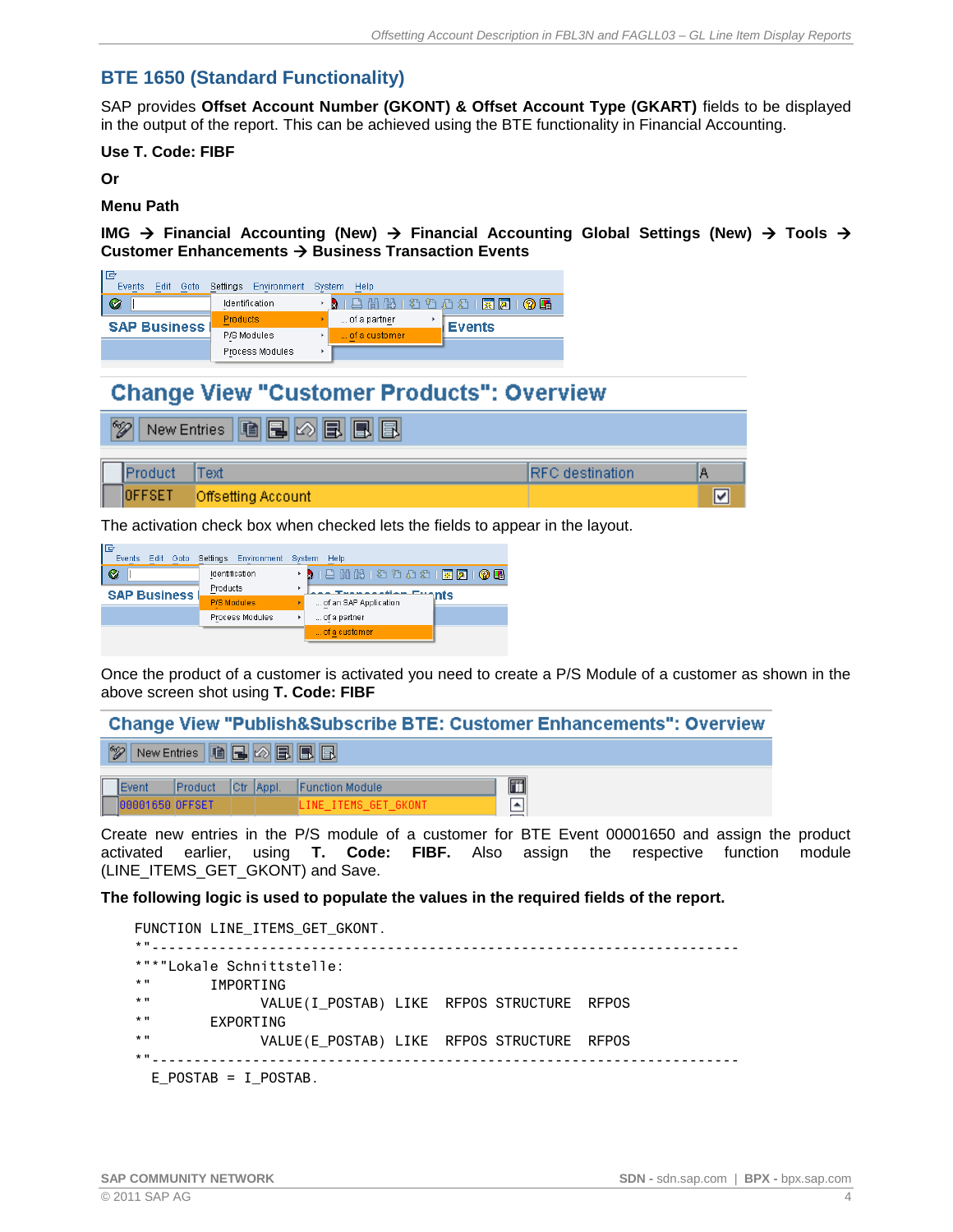|         | CALL FUNCTION 'GET GKONT'                         |                                           |
|---------|---------------------------------------------------|-------------------------------------------|
|         | EXPORTING                                         |                                           |
|         | <b>BEINR</b>                                      | $= I$ POSTAB-BELNR                        |
|         | <b>BUKRS</b>                                      | $= I$ POSTAB-BUKRS                        |
|         | <b>BUZEI</b>                                      | $= I$ POSTAB-BUZEI                        |
|         | <b>GJAHR</b>                                      | $= I$ POSTAB-GJAHR                        |
|         | <b>GKNK7</b>                                      | $= '3'$                                   |
|         | <b>TMPORTING</b>                                  |                                           |
|         | <b>GKONT</b>                                      | $= E$ POSTAB-GKONT                        |
|         | <b>KOART</b>                                      | $= E$ POSTAB-GKART                        |
|         | EXCEPTIONS                                        |                                           |
|         | BELNR NOT FOUND = 1                               |                                           |
|         | BUZEI NOT FOUND = 2                               |                                           |
|         | GKNKZ NOT FOUND = $3$                             |                                           |
|         | <b>OTHERS</b>                                     | $= 4.$                                    |
|         | IF SY-SUBRC $\leftrightarrow$ 0.                  |                                           |
| $\star$ | MESSAGE ID SY-MSGID TYPE SY-MSGTY NUMBER SY-MSGNO |                                           |
| $\star$ |                                                   | WITH SY-MSGV1 SY-MSGV2 SY-MSGV3 SY-MSGV4. |
|         | ENDIF.                                            |                                           |

ENDFUNCTION.

Once the BTE is activated, the standard fields GKONT & GKART appear in the Change Layout of the report.

|  | C Change Layout: Standard  |      |      |   |                         |   |  |                         |       | ⊠ |
|--|----------------------------|------|------|---|-------------------------|---|--|-------------------------|-------|---|
|  | Line 2<br>Line 3<br>Line 1 |      |      |   |                         |   |  |                         |       |   |
|  |                            |      |      |   |                         |   |  |                         |       |   |
|  | Line 1                     |      |      |   |                         |   |  | Hidden fields           |       |   |
|  | Column content             | Pos. | Leng | ☎ |                         |   |  | Col. content            | Lngth |   |
|  | Cleared/open items symbol1 |      | 2    |   | $\blacktriangle$        |   |  | Section Code            | 18    | ۸ |
|  | Assignment                 | 2    | 18   |   | ₹                       |   |  | Pmnt currency           | 5     |   |
|  | Document Number            | 3    | 10   |   |                         |   |  | Amt in payment currency | 20    |   |
|  | Business Area              | 4    | 4    |   |                         | ₩ |  | Offsett.account type    | 1     |   |
|  | Document Type              | 5    | 8    |   |                         |   |  | Payment order           | 10    |   |
|  | Document Date              | 6    | 10   |   |                         |   |  | Texts exist             | 5     |   |
|  | Posting Key                | 7    | 2    |   |                         |   |  | Offsetting acct no.     | 10    |   |
|  | Amount in local currency   | 18   | 20   | ☑ |                         | ៕ |  | Text ID                 | 4     |   |
|  | Local Currency             | g.   | 5    |   |                         |   |  | Due net                 | 11    |   |
|  | lTax Code                  | 10   | 2    |   |                         |   |  | Cash disc.1 due         | 15    |   |
|  | Clearing Document          | 11   | 10   |   | $\triangleq$            |   |  | Reverse clearing        | 19    |   |
|  | Text                       | 12   | 50   |   | $\overline{\mathbf{v}}$ |   |  | Accts rble pled.ind.    | 5     |   |
|  |                            |      |      |   |                         |   |  |                         |       |   |
|  |                            |      |      |   |                         |   |  |                         |       |   |
|  | Line width                 |      | 159  |   |                         |   |  | A 7 H H                 |       |   |
|  |                            |      |      |   |                         |   |  |                         |       |   |
|  | List width                 |      | 159  |   |                         |   |  |                         |       |   |
|  | X  ⊪1<br>×<br>Copy         |      |      |   |                         |   |  |                         |       |   |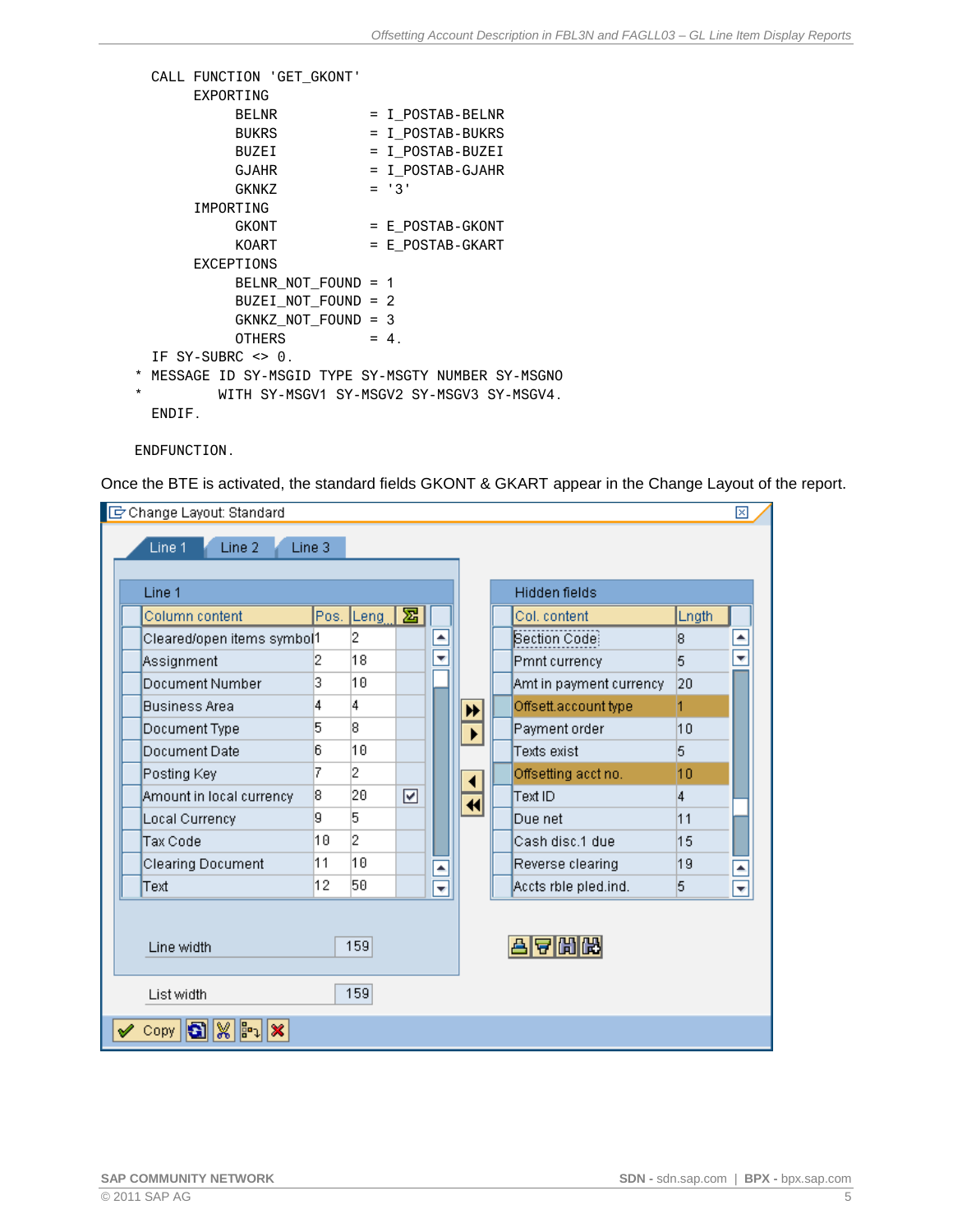**Execute GL Line Item Display report using FBL3N** to pull the Offset Account Number (GKONT) and Offset Account Type (GKART) from the change layout.

| IG<br>List Edit Goto Extras Environment Settings System Help                                                       |                                                                                                             |                                                                                                                                                           | <b>HEE CAP</b>       |
|--------------------------------------------------------------------------------------------------------------------|-------------------------------------------------------------------------------------------------------------|-----------------------------------------------------------------------------------------------------------------------------------------------------------|----------------------|
| Ø                                                                                                                  |                                                                                                             |                                                                                                                                                           |                      |
| <b>G/L Account Line Item Display</b>                                                                               |                                                                                                             |                                                                                                                                                           |                      |
| $\frac{1}{2}$<br>  61 61 61                                                                                        |                                                                                                             | <b>H H</b> Selections <b>D</b>                                                                                                                            | Dispute Case         |
| 100051<br><b>G/L Account</b><br>Company Code<br>1000                                                               |                                                                                                             |                                                                                                                                                           | $\frac{1}{\sqrt{2}}$ |
| StiAssianment                                                                                                      | DocumentNo BusA Type<br>Doc. Date                                                                           | LCurr O Offst.acct<br>PK Amount in local cur.                                                                                                             |                      |
| 20100513<br>1500000000                                                                                             | 05/13/2010 50<br>KZ                                                                                         | 750.00- USD<br>K 1297                                                                                                                                     |                      |
| $\pmb{\star}$<br>✔                                                                                                 |                                                                                                             | 750.00- USD                                                                                                                                               |                      |
| ** Account 100051                                                                                                  |                                                                                                             | 750.00- USD                                                                                                                                               |                      |
| G/L Account<br>113050<br>Company Code<br>1888                                                                      | Checking - 484 Main                                                                                         |                                                                                                                                                           |                      |
| St Assignment                                                                                                      | DocumentNo BusA Type<br>Doc. Date                                                                           | PK Amount in local cur.<br>l LCurri Ol Offst Lacct                                                                                                        |                      |
| 120091231<br>100000005<br>✔<br>20100513<br>1400000002<br>✔<br>20100812<br>100000011<br>✔<br>20100812<br>1400000003 | <b>SA</b><br>12/31/2009 40<br>DZ<br>05/13/2010 40<br><b>SA</b><br>  08/12/2010   40<br>07/15/2010 40<br>DZ. | S 999103<br>10, 451, 575.74<br><b>USD</b><br>D 180002<br>75.00<br>l ust<br>10.000.00<br>S 900000<br><b>Just</b><br>100.00<br>USD <sub>1</sub><br>D 100000 |                      |
| $\pmb{\star}$<br>✔                                                                                                 |                                                                                                             | <b>USD</b><br>10,461,750.74                                                                                                                               |                      |
| ** Account 113050                                                                                                  |                                                                                                             | $ $ USD<br>10.461.750.74                                                                                                                                  |                      |

### <span id="page-5-0"></span>**BTE 1650 with Additional Field**

To add an additional field in the report, following steps need to be done in ABAP.

In our case we added **Offsetting Account Text** in the report layout.

**Append the RFPOS & RFPOSX structures using T. Code: SE11** as shown in the following screen shots below.

## **ABAP Dictionary: Initial Screen**

| $\left \mathbf{E}^{\mathrm{A}}_{\mathrm{M}}\right $ $\left \mathbf{H}_{\mathrm{H}\mathrm{C}}\right $<br>ኇ፞<br>罪<br>m<br>Œ | m                |
|---------------------------------------------------------------------------------------------------------------------------|------------------|
|                                                                                                                           |                  |
| $\bigcirc$ Database table                                                                                                 |                  |
| <b>O</b> View                                                                                                             | <b>TBE34</b>     |
|                                                                                                                           |                  |
| $\circledcirc$ Data type                                                                                                  | <b>RFPOS</b>     |
| O Type Group                                                                                                              |                  |
|                                                                                                                           |                  |
| O Domain                                                                                                                  |                  |
| $\bigcirc$ Search help                                                                                                    |                  |
| O Lock object                                                                                                             |                  |
|                                                                                                                           |                  |
| ଙ<br>Display<br>4                                                                                                         | Create<br>Change |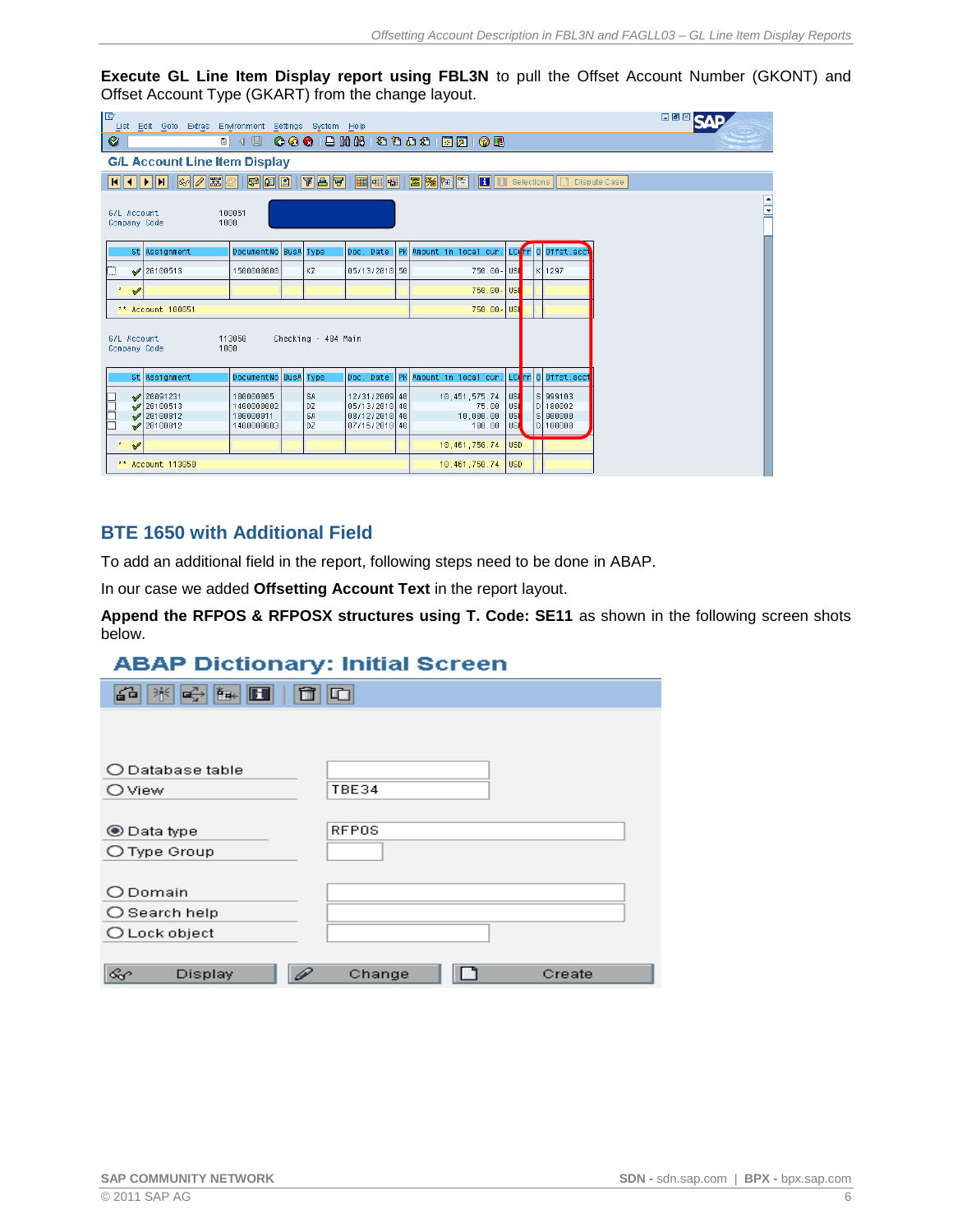| <b>Dictionary: Display Structure</b>          |              |                                                 |                |                          |          |                                     |
|-----------------------------------------------|--------------|-------------------------------------------------|----------------|--------------------------|----------|-------------------------------------|
| 9<br>喑                                        | 60           | 瞐<br>囩<br>죽<br> 淅                               | $ \mathbf{H} $ | Hierarchy Display        |          | Append Structure                    |
| Structure<br>Short Description                | <b>RFPOS</b> | Line Item data for Customer/Vendor/G/L Account  |                | Active                   |          |                                     |
| <b>Components</b><br><b>Attributes</b><br>e e | 囿            | Entry help/check<br>ri<br>B.<br>Predefined Type |                | Currency/quantity fields |          | 137 / 146                           |
| Component                                     | RTy.         | Component type                                  | Data Type      | Length                   | Decim    | Short Description                   |
| PRODPER                                       |              | JVA PROD MONTH                                  | ACCP           | ĥ                        | A        |                                     |
| . APPEND                                      |              | JVRFPOS.                                        | $\Box$         | Θ                        |          | <b>Olinint Venture Fields</b>       |
| IVNAME                                        |              | JV NAME                                         | CHAR           | 6                        |          | <b>OUpint Venture</b>               |
| <b>EGRUP</b>                                  |              | JV EGROUP                                       | CHAR           | 3                        |          | <b>OEquity Group</b>                |
| BTYPE                                         |              | JV BILIND                                       | CHAR           | 2                        |          | <b>O</b> Payroll Type               |
| APPEND.                                       |              | REPR RFPOS                                      | $\Box$         | Θ                        | Ø        |                                     |
| <b>INCLUDE</b>                                |              | REPR APPEND                                     | $\Box$         | Θ                        | 0        |                                     |
| <b>PROPMANO</b>                               |              | REHORECNNRM                                     | CHAR           | 13                       | $\theta$ |                                     |
| <b>APPEND</b>                                 |              | ZOFFSET DESC                                    | $\Box$         | ø                        |          | 0 Offset A/C Description            |
| ZZGKONT LTXT                                  |              | <b>GKONT LTXT</b>                               | <b>CHAR</b>    | 50                       |          | <b>0 Name of Offsetting Account</b> |

# **Dictionary: Display Structure**

| <b>The St</b><br>602     | ALAH ※HAH HEHELY<br>alett                        | Hierarchy Disnlay   Annend Structure |  |
|--------------------------|--------------------------------------------------|--------------------------------------|--|
| Structure                | RFPOSX                                           | Active                               |  |
| <b>Short Description</b> | Line Item Data: REPOS with Longer Amount Fields. |                                      |  |

| <b>Attributes</b><br>Components<br>Currency/quantity fields<br>Entry help/check |  |                       |                         |                 |   |                                              |  |  |  |  |  |  |
|---------------------------------------------------------------------------------|--|-----------------------|-------------------------|-----------------|---|----------------------------------------------|--|--|--|--|--|--|
|                                                                                 |  |                       |                         |                 |   |                                              |  |  |  |  |  |  |
| 陌<br>囿<br>ਦ<br>$\hat{\mathbb{A}}$<br>喻<br>Predefined Type<br>137 / 146          |  |                       |                         |                 |   |                                              |  |  |  |  |  |  |
| Component                                                                       |  | RTy Component type    | Data Type               | Length          |   | Decim Short Description                      |  |  |  |  |  |  |
| IEXT KEY                                                                        |  | FDM EXT KEY           | <b>CHAR</b>             | 12 <sup>1</sup> |   | 0 Case ID                                    |  |  |  |  |  |  |
| PROCESSOR                                                                       |  | FDM PROCESSOR         | <b>CHAR</b>             | 12              |   | <b>OProcessor</b>                            |  |  |  |  |  |  |
| PRIORITY TEXT                                                                   |  | FDM PRIORITY TEXICHAR |                         | 40              |   | <b>OPriority of Dispute Case</b>             |  |  |  |  |  |  |
| ISTAT ORDERNO TEXT                                                              |  | FDM STAT ORDERNO CHAR |                         | 40              |   | <b>OStatus of Dispute Case</b>               |  |  |  |  |  |  |
| CDIS BELNR                                                                      |  | FDM CDIS BELNR        | <b>ICHAR</b>            | 10              |   | <b>ORelated Invoice Is Customer-Disputed</b> |  |  |  |  |  |  |
| . APPEND                                                                        |  | REPR RFPOSX           | $\overline{\mathbf{u}}$ | Θ               | Θ |                                              |  |  |  |  |  |  |
| .INCLUDE                                                                        |  | <b>REPR APPEND</b>    | $\Box$                  | ø               | A |                                              |  |  |  |  |  |  |
| <b>PROPMANO</b>                                                                 |  | <b>REHORECNNRM</b>    | CHAR                    | 13              | A |                                              |  |  |  |  |  |  |
| <b>APPEND</b>                                                                   |  | ZOFFSET DESC1         | $\overline{\mathbf{m}}$ | Θ               |   | 0 Offset A/C Description                     |  |  |  |  |  |  |
| <b>ZZGKONT LTXT</b>                                                             |  | <b>GKONT LTXT</b>     | <b>CHAR</b>             | 50              |   | <b>0 Name of Offsetting Account</b>          |  |  |  |  |  |  |

Once the **RFPOS & RFPOSX** structures are appended, you need to ensure that both the structures are **ACTIVE.**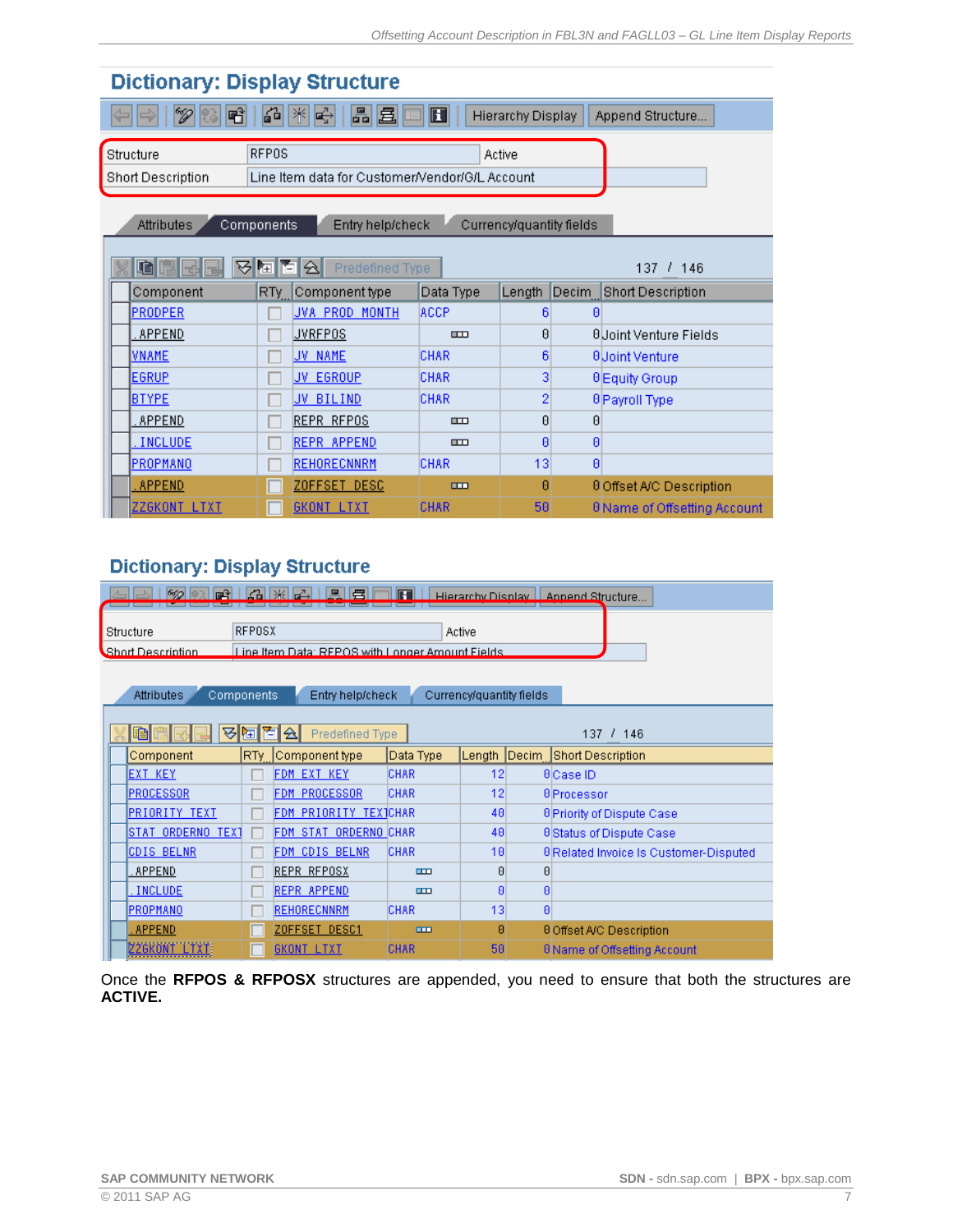### **One Important step to be executed;**

### **Using T. Code: SE38 to regenerate the program RFPOSEXTEND**

After the program regeneration create another product of a customer to include the additional field.

| Ic<br>Events<br>Edit<br>Goto | Environment<br>Settings | System<br>Help                |
|------------------------------|-------------------------|-------------------------------|
| Ø                            | Identification          | 問問<br>  着色的幻  累厚              |
| <b>SAP Business</b>          | <b>Products</b>         | of a partner<br><b>Events</b> |
|                              | P/S Modules             | of a customer                 |
|                              | Process Modules         |                               |

# **Change View "Customer Products": Overview**

| 89<br>New Entries   自日め日日日 |                                         |                        |                         |  |  |  |  |  |
|----------------------------|-----------------------------------------|------------------------|-------------------------|--|--|--|--|--|
| <b>Product</b>             | Text                                    | <b>RFC</b> destination | Α                       |  |  |  |  |  |
| IS-BEV                     | Beverage Solution                       |                        |                         |  |  |  |  |  |
|                            | <b>OFFACTXT</b> Offsetting Account Text |                        | $\boxed{\triangledown}$ |  |  |  |  |  |
| <b>IOFFSET</b>             | Offsetting Account                      |                        | ⊽                       |  |  |  |  |  |

The product of the customer with additional field logic should remain activated and the one for the standard fields can optionally be deactivated.

| IG<br>Goto<br>Events<br>Edit | Settings<br>Environment | System<br>Help               |
|------------------------------|-------------------------|------------------------------|
| Ø                            | Identification          | 18 H H H 18 H 18 H 18 H 18 H |
| <b>SAP Business</b>          | Products                | ٠<br><b>Address Emanufis</b> |
|                              | <b>P/S Modules</b>      | of an SAP Application        |
|                              | Process Modules         | of a partner                 |
|                              |                         | of a customer                |

Create new entries in the P/S module of a customer for **BTE Event 00001650** and assign the product (OFFACTXT) created and activated earlier, using **T. Code: FIBF.** 

| <b>Change View "Publish&amp;Subscribe BTE: Customer Enhancements": Overview</b> |                 |      |           |                           |                     |  |  |  |  |  |
|---------------------------------------------------------------------------------|-----------------|------|-----------|---------------------------|---------------------|--|--|--|--|--|
| 600<br>New Entries <b>自日の日日日</b>                                                |                 |      |           |                           |                     |  |  |  |  |  |
|                                                                                 |                 |      |           |                           |                     |  |  |  |  |  |
| IEvent.                                                                         | <b>IProduct</b> |      | Ctr Appl. | <b>Function Module</b>    | 団                   |  |  |  |  |  |
| 100001340 SEDUNN                                                                |                 | ISE. |           | SAMPLE INTERFACE 00001340 | $\blacktriangle$    |  |  |  |  |  |
| 00001650 OFFACTXT                                                               |                 |      |           | Z LINE ITEMS GET GKONT    | $\overline{\nabla}$ |  |  |  |  |  |
| 00001650 OFFSET                                                                 |                 |      |           | LINE_ITEMS_GET_GKONT      |                     |  |  |  |  |  |

Create a new function module **Z\_LINE\_ITEMS\_GET\_GKONT** and assign it to **BTE 00001650** and save.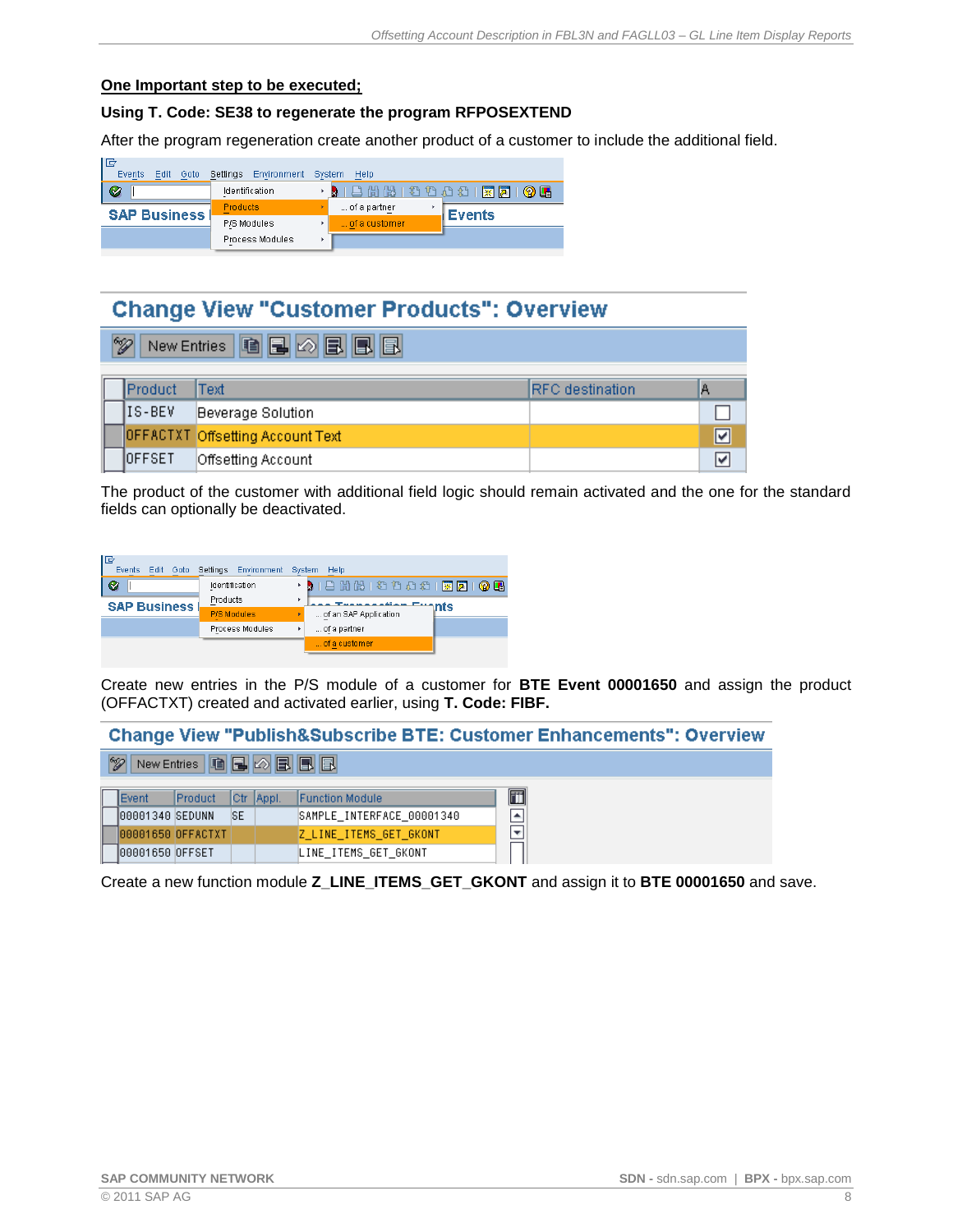### **Z\_LINE\_ITEMS\_GET\_GKONT**

The following logic below is used to populate the values in the required fields of the report.

```
FUNCTION Z_LINE_ITEMS_GET_GKONT.
*"--------------------------------------------------------------------
*"*"Local Interface:
*" IMPORTING
*" VALUE(I_POSTAB) LIKE RFPOS STRUCTURE RFPOS
*" EXPORTING
*" VALUE(E_POSTAB) LIKE RFPOS STRUCTURE RFPOS
*"--------------------------------------------------------------------
  E_POSTAB = I_POSTAB.
  CALL FUNCTION 'GET_GKONT'
    EXPORTING
     BELNR = I_POSTAB-BELNR
     BUKRS = I_POSTAB-BUKRS
     BUZEI = I_POSTAB-BUZEI
     GJAHR = I_POSTAB-GJAHR
     GKNKZ = '3' IMPORTING
     GKONT = E_POSTAB-GKONT
     KOART = E_POSTAB-GKART
    EXCEPTIONS
      BELNR_NOT_FOUND = 1
      BUZEI_NOT_FOUND = 2
      GKNKZ_NOT_FOUND = 3
     OTHERS = 4.
 IF SY-SUBRC \iff 0.
* MESSAGE ID SY-MSGID TYPE SY-MSGTY NUMBER SY-MSGNO
         WITH SY-MSGV1 SY-MSGV2 SY-MSGV3 SY-MSGV4.
  Else.
    tables:
    skat,kna1,lfa1.
    Clear e_postab-zzgkont_ltxt.
* Get Offset Account Description Based on Account Type
    if sy-tcode = 'FBL3N'.
* In case of G/L Account
      if e_postab-gkart = 'S'.
        select single *
          from skat
          where spras = sy-langu and
                saknr = e_postab-gkont.
       if sy-subrc = 0.
          e_postab-zzgkont_ltxt = skat-TXT50.
        endif.
* In case of Customer
      elseif e_postab-gkart = 'D'.
        select single *
          from kna1
          where kunnr = e_postab-gkont.
       if sy-subrc = 0.
```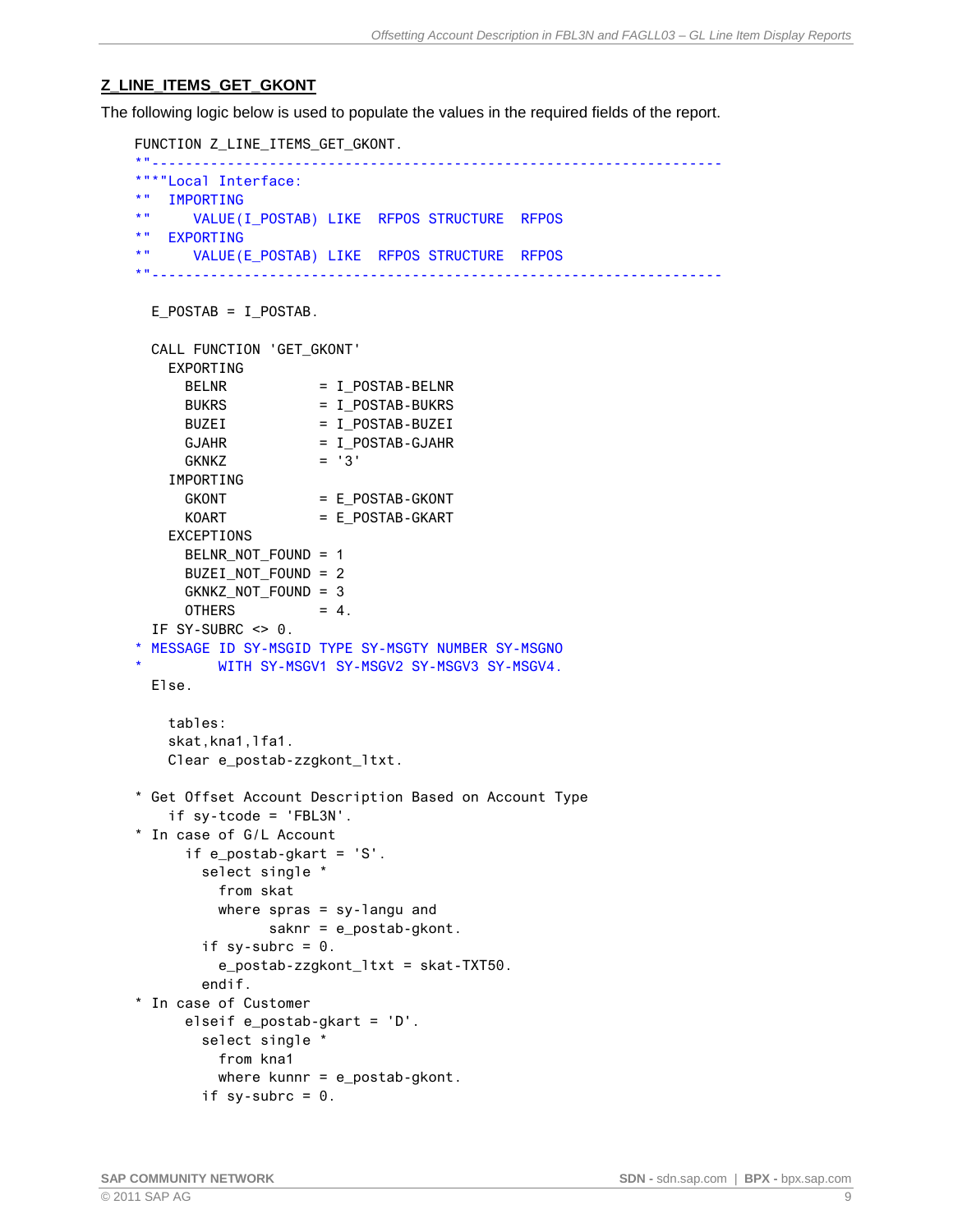```
 e_postab-zzgkont_ltxt = kna1-name1.
         endif.
* In case vendor
       elseif e_postab-gkart = 'K'.
         select single *
           from lfa1
           where lifnr = e_postab-gkont.
        if sy-subrc = 0.
           e_postab-zzgkont_ltxt = lfa1-name1.
         endif.
       endif.
     endif.
   ENDIF.
```
ENDFUNCTION.

The report is executed; showing the standard Offset Account Number, Offset Account Type and the additional field **Offsetting Account Description** that was added.

| lG                                                                                                             | List Edit Goto Extras Environment Settings System Help |                    |  |                      |  |                                     |                   |        |                  | <b>EEE CAD</b>                          |  |  |
|----------------------------------------------------------------------------------------------------------------|--------------------------------------------------------|--------------------|--|----------------------|--|-------------------------------------|-------------------|--------|------------------|-----------------------------------------|--|--|
|                                                                                                                |                                                        |                    |  |                      |  |                                     |                   |        |                  |                                         |  |  |
| ◙                                                                                                              | ū                                                      | 4 H                |  |                      |  | <b>000128810000187105</b>           |                   |        |                  |                                         |  |  |
|                                                                                                                | <b>G/L Account Line Item Display</b>                   |                    |  |                      |  |                                     |                   |        |                  |                                         |  |  |
| 噩<br>图图图<br>[Tele]<br>田田田<br>aid.<br>$\mathbf{H}$<br>$\blacksquare$<br>∣ஓி<br>Selections    []<br>Dispute Case |                                                        |                    |  |                      |  |                                     |                   |        |                  |                                         |  |  |
|                                                                                                                | G/L Account<br>121000                                  |                    |  |                      |  |                                     |                   |        |                  |                                         |  |  |
| Company Code                                                                                                   | 1000                                                   |                    |  |                      |  |                                     |                   |        |                  |                                         |  |  |
|                                                                                                                |                                                        |                    |  |                      |  |                                     |                   |        |                  |                                         |  |  |
|                                                                                                                | St Assignment                                          | DocumentNo   Type  |  | Doc. Date            |  | <b>PK</b> Amount in local cur. LCur |                   |        |                  | Offst.acct 0 Name of offsetting account |  |  |
|                                                                                                                | 20091231                                               | 1800000000 DR      |  | 11/01/2009 01        |  | 2,750.00                            | <b>USD</b>        | 999101 |                  | S De<br>a/c                             |  |  |
|                                                                                                                | 20091231                                               | 1800000001 DR      |  | 12/01/2009 01        |  | 2,750.00                            | <b>USD</b>        | 999101 | S D              | 7c                                      |  |  |
|                                                                                                                | 20091231                                               | 1800000002 DR      |  | 12/01/2009 01        |  | 500.00                              | <b>USD</b>        | 999101 | $S$ <sub>D</sub> | 7c                                      |  |  |
|                                                                                                                | 20091231                                               | 1800000003 DR      |  | 11/01/2009 01        |  | 500.00                              | <b>USD</b>        | 999101 | s D              | 7c                                      |  |  |
|                                                                                                                | 20091231                                               | 1800000004 DR      |  | 11/01/2009 01        |  | 29,946.75                           | <b>USD</b>        | 999101 | s D              | 7 c                                     |  |  |
|                                                                                                                | 20091231                                               | 1800000005 DR      |  | 10/01/2009 01        |  | 9,780.00                            | <b>USD</b>        | 999181 | S D              | 7c                                      |  |  |
|                                                                                                                | 20091231                                               | 1800000006 DR      |  | 07/01/2009 01        |  | 27,315.00                           | <b>USD</b>        | 999101 | $S$ <sub>D</sub> | /c                                      |  |  |
|                                                                                                                | 20091231                                               | 1800000007 DR      |  | 11/01/2009 01        |  | 6,454.00                            | <b>USD</b>        | 999101 | S D              | 7c                                      |  |  |
|                                                                                                                | 20091231                                               | 1800000008 DR      |  | 12/01/2009 01        |  | 6,454.00                            | <b>USD</b>        | 999101 | $S$ <sub>D</sub> | l/c                                     |  |  |
|                                                                                                                | 20091231                                               | 1800000009 DR      |  | 10/01/2009 01        |  | 6,454.00                            | <b>USD</b>        | 999101 | S D              | 7c                                      |  |  |
|                                                                                                                | ari 20091231                                           | 1800000010 DR      |  | 11/01/2009 01        |  | 1,625.00                            | luspi             | 999101 | s D              | 7c                                      |  |  |
|                                                                                                                | 20091231                                               | 1800000011 DR      |  | 12/01/2009 01        |  | 1,625.00                            | <b>USD</b>        | 999101 | S D              | 7c                                      |  |  |
|                                                                                                                | a 20091231                                             | 1800000012 DR      |  | 11/01/2009 01        |  | 101,643.00                          | <b>IUSD</b>       | 999101 | s D              | 7c                                      |  |  |
|                                                                                                                | 20091231                                               | 1800000013 DR      |  | 12/15/2009 01        |  | 24,444.00                           | USD'              | 999101 | s D              | 7c                                      |  |  |
|                                                                                                                | 20091231<br>--------                                   | 1800000014 DR<br>. |  | 12/31/2009 01<br>. 1 |  | 953.82<br>---- --                   | lusd.<br>$\cdots$ | 999101 | s N              | 7c                                      |  |  |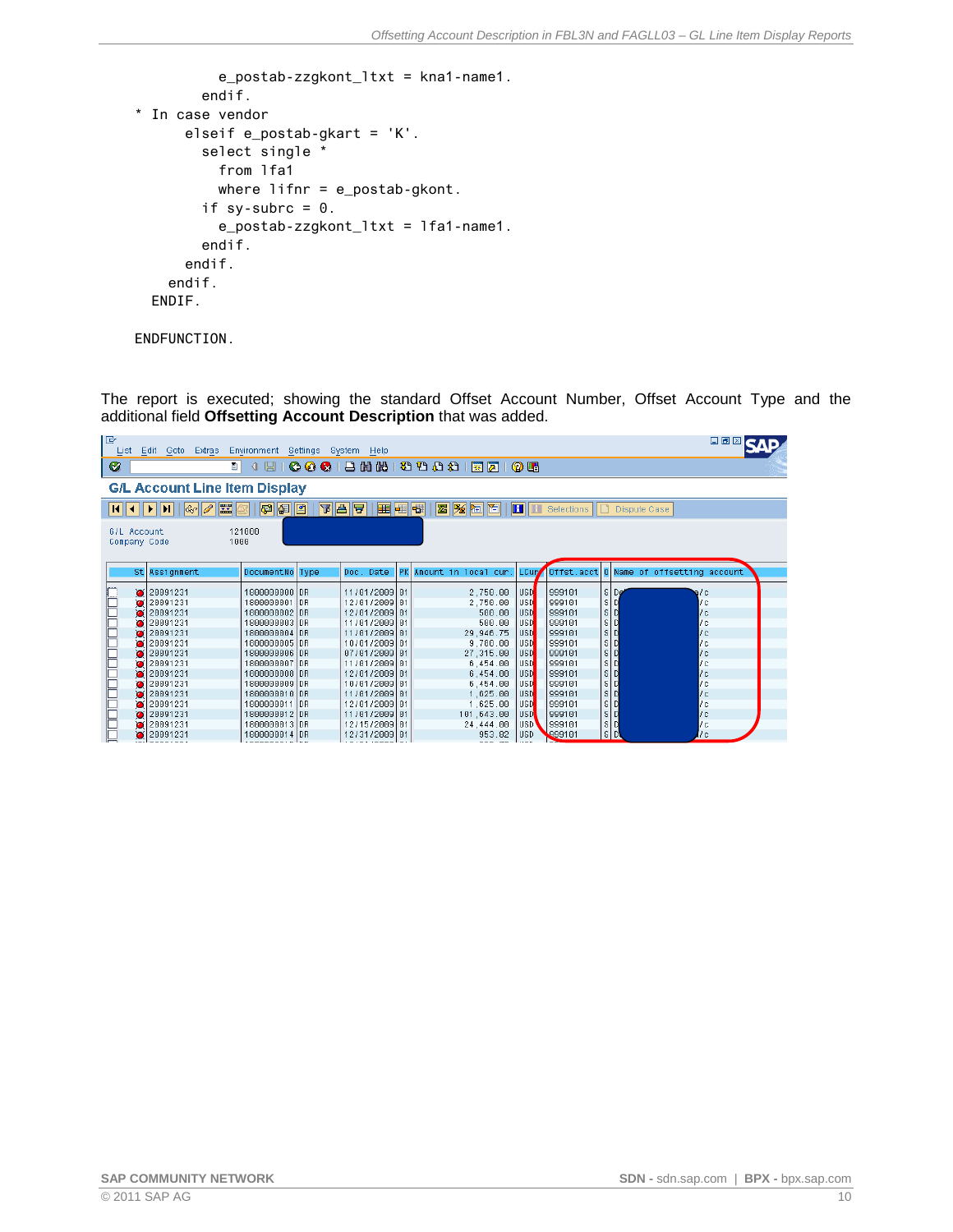# <span id="page-10-0"></span>**BAdi 'Z\_FAGL\_ITEMS\_CH\_DATA'**

In SAP ECC 6.0 you can use FAGLL03 in addition to FBL3N for GL account line item display. For displaying offset account info in FAGLL03 report, you must create and activate an implementation for the 'FAGL\_ITEMS\_CH\_DATA' BAdI.

Following steps need to be carried out for creating and activating the BAdi implementation.

### **Call transaction SE19.**

| le<br>Enhancement Implementation<br>Edit Goto Utilities(M)<br>Environment System<br>Help                                             |
|--------------------------------------------------------------------------------------------------------------------------------------|
| Ø<br>000128212002<br>ū<br>归<br>◁<br><b>? Li</b><br>※ 2                                                                               |
| <b>BAdl Builder: Initial Screen for Implementations</b>                                                                              |
| 碱<br>$\blacksquare$                                                                                                                  |
| Edit Implementation                                                                                                                  |
| (C) New BAdl<br>$\left( \mathbf{F}\right)$<br>Enhancement Implementation                                                             |
| O Classic BAdl<br>$\left( \mathbf{r}\right)$<br>Implementation                                                                       |
| $\mathcal{C}_{\mathcal{C}}$<br>0<br>Display<br>Change                                                                                |
| Create Implementation                                                                                                                |
| O New BAdl<br>$\bigoplus$<br><b>Enhancement Spot</b>                                                                                 |
| Classic BAdl<br>FAGL_ITEMS_CH_DATA<br>$\left( \begin{matrix} \begin{matrix} 1 \end{matrix} \end{matrix} \right)$<br><b>BAdl Name</b> |
| Create Impl.                                                                                                                         |

Choose Classic BAdi and enter the BAdi Name as 'FAGL\_ITEMS\_CH\_DATA' and click on Create Impl. Button and create a new implementation.

| Business Add-In Builder: Create Implementation |                                            |  |
|------------------------------------------------|--------------------------------------------|--|
| Definition Name<br>Implementation Name         | FAGL_ITEMS_CH_DATA<br>Z_FAGL_ITEMS_CH_DATA |  |
|                                                |                                            |  |

As the Definition name select 'FAGL\_ITEMS\_CH\_DATA'.

Enter an Implementation Name 'Z\_FAGL\_ITEMS\_CH\_DATA' as shown in the above screen shot.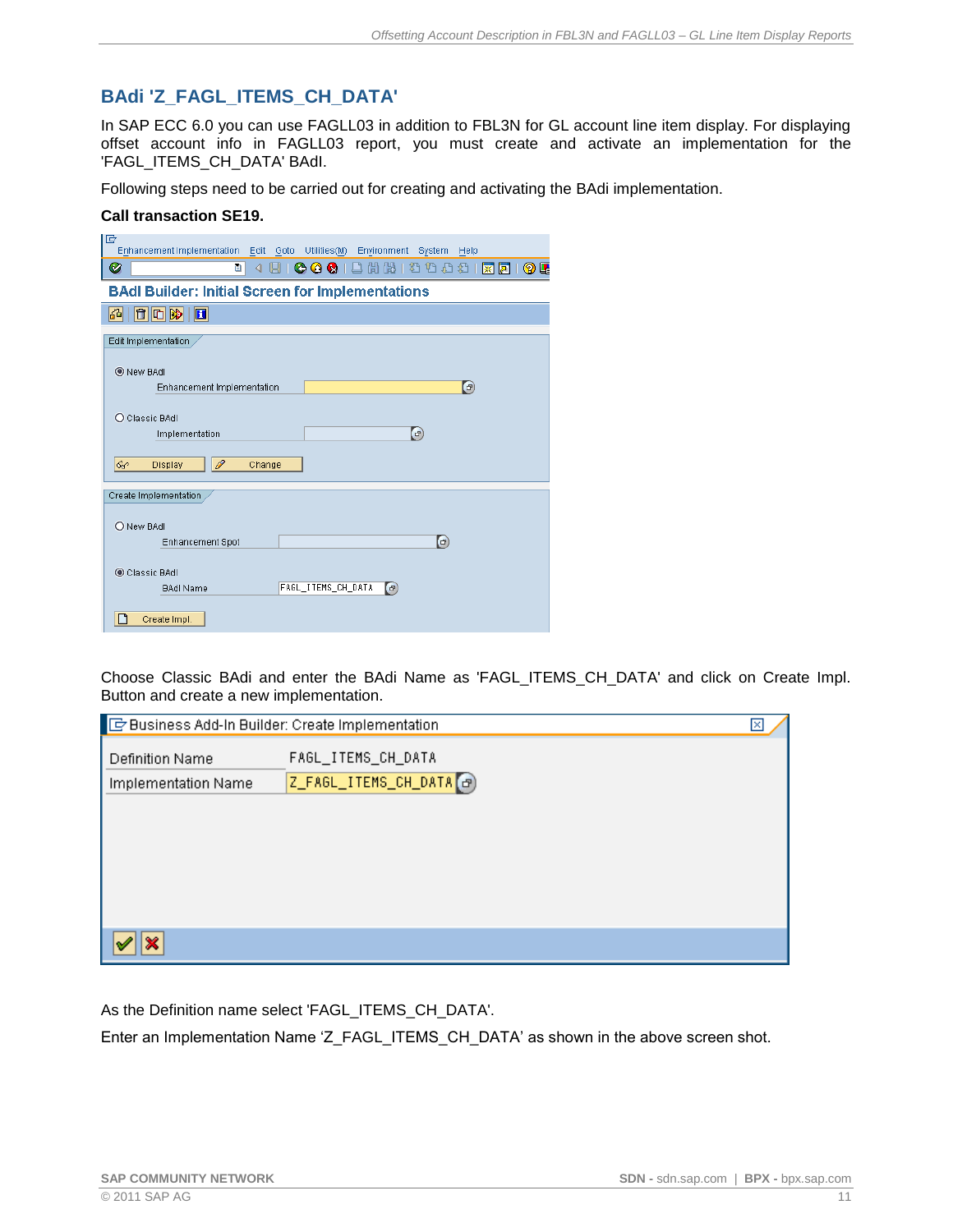| Ie<br>Implementation Edit Goto Utilities(M) Environment System       |                          | Help                                               |  |  |  |  |  |  |  |  |
|----------------------------------------------------------------------|--------------------------|----------------------------------------------------|--|--|--|--|--|--|--|--|
| Ø                                                                    | Ū<br>◁                   | 66 K   28 H A 28   K <mark>27 10 G</mark><br>@@@@@ |  |  |  |  |  |  |  |  |
| Business Add-In Builder: Display Implementation Z_FAGL_ITEMS_CH_DATA |                          |                                                    |  |  |  |  |  |  |  |  |
| 岡<br>$\mathbb{E} \mathbb{E} \mathbb{E}$<br>Fî<br>⊗                   | Def. documentatn         | Documentation                                      |  |  |  |  |  |  |  |  |
| Implementation Name                                                  |                          | Z_FAGL_ITEMS_CH_DATA<br>Active                     |  |  |  |  |  |  |  |  |
| Implementation Short Text                                            |                          | Added additional field Offset A/C inf. to FAGLL03  |  |  |  |  |  |  |  |  |
| <b>Definition Name</b>                                               |                          | FAGL_ITEMS_CH_DATA                                 |  |  |  |  |  |  |  |  |
| Interface<br><b>Attributes</b>                                       |                          |                                                    |  |  |  |  |  |  |  |  |
| Interface name                                                       | IF EX FAGL ITEMS CH DATA |                                                    |  |  |  |  |  |  |  |  |
| Name of implementing class:                                          |                          | ZCL_IM__FAGL_ITEMS_CH_DATA                         |  |  |  |  |  |  |  |  |
|                                                                      |                          |                                                    |  |  |  |  |  |  |  |  |
| Method                                                               | Implement                | ī۳<br>Description                                  |  |  |  |  |  |  |  |  |
| CHANGE_ITEMS                                                         |                          | ABAP Cod∈ି Change Line Data                        |  |  |  |  |  |  |  |  |
|                                                                      | 直                        |                                                    |  |  |  |  |  |  |  |  |
|                                                                      | 面                        |                                                    |  |  |  |  |  |  |  |  |
|                                                                      | 圁                        |                                                    |  |  |  |  |  |  |  |  |
|                                                                      | 面                        |                                                    |  |  |  |  |  |  |  |  |
| 画                                                                    |                          |                                                    |  |  |  |  |  |  |  |  |
|                                                                      | 面                        | $\overline{\phantom{a}}$                           |  |  |  |  |  |  |  |  |
| <b>FIF</b>                                                           |                          | $\blacksquare$                                     |  |  |  |  |  |  |  |  |
|                                                                      |                          |                                                    |  |  |  |  |  |  |  |  |
| Example implementation clasee                                        |                          | CL_EXM_IM_FAGL_ITEMS_CH_DATA                       |  |  |  |  |  |  |  |  |
|                                                                      |                          |                                                    |  |  |  |  |  |  |  |  |

On the 'Interface' tab select the 'CHANGE\_ITEMS' method as shown in the screen shot above.

#### **Logic for getting Offset Account Information in FAGLL03 report.**

```
method IF_EX_FAGL_ITEMS_CH_DATA~CHANGE_ITEMS.
* Added Additional fields Offset A/C, Offset A/C type to Transaction
* FAGLL03
  DATA: wa_items TYPE faglposx.
  LOOP AT ct_items INTO wa_items.
    CALL FUNCTION 'GET_GKONT'
      EXPORTING
       belnr = wa_items-belnr
        bukrs = wa_items-bukrs
       buzei = wa_items-buzei
       gjahr = wa_items-gjahr
       gknkz = '3' IMPORTING
       gkont = wa_items-gkont
       koart = wa_items-gkart EXCEPTIONS
        belnr_not_found = 1
        buzei_not_found = 2
        gknkz_not_found = 3
       OTHERS = 4.
   IF sy-subrc = 0.
* Get Offset Account Description Based on Account Type
* In case of G/L Account
      Data: w_txt50 type txt50,
            w_name1 type name1.
      Clear: wa_items-zzgkont_ltxt,
             w_txt50,
```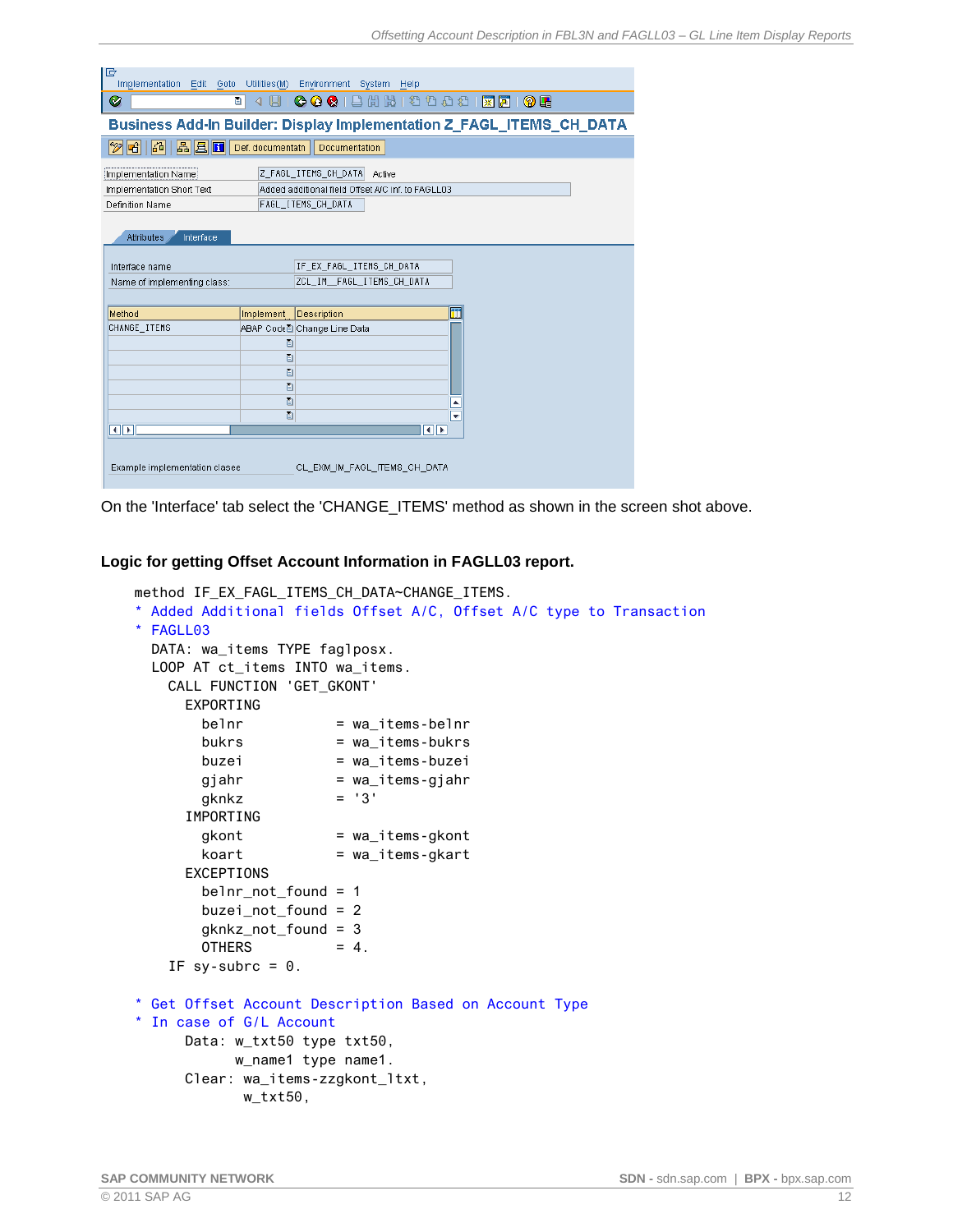```
 w_name1.
       if wa_items-gkart = 'S'.
         select single txt50
           from skat
           into w_txt50
           where spras = sy-langu and
                  saknr = wa_items-gkont.
        if sv-subrc = 0.
          wa_items-zzgkont_ltxt = w_TXT50.
         endif.
* In case of Customer
       elseif wa_items-gkart = 'D'.
         select single name1
           from kna1
           into w_name1
           where kunnr = wa_items-gkont.
        if sy-subrc = 0.
          wa_items-zzgkont_ltxt = w_name1.
         endif.
* In case vendor
       elseif wa_items-gkart = 'K'.
         select single name1
           from lfa1
           into w_name1
          where lifnr = wa items-gkont.if sy-subrc = 0.
          wa_items-zzgkont_ltxt = w_name1.
         endif.
       endif.
       MODIFY ct_items FROM wa_items.
     ENDIF.
   ENDLOOP.
endmethod.
```
The report is executed; showing the standard Offset Account Number, Offset Account Type and the additional field **Offsetting Account Description** that was added. $\Box$ 

|                                                                                                                                                        | List Edit Goto Extras Environment Settings System Help |                                                                                                    |  |                                                                                                           |  |                                                                          |                                                                                                            |  |                                                                                           | ے س                                                                            |  |
|--------------------------------------------------------------------------------------------------------------------------------------------------------|--------------------------------------------------------|----------------------------------------------------------------------------------------------------|--|-----------------------------------------------------------------------------------------------------------|--|--------------------------------------------------------------------------|------------------------------------------------------------------------------------------------------------|--|-------------------------------------------------------------------------------------------|--------------------------------------------------------------------------------|--|
| Ø                                                                                                                                                      | ΘI                                                     | <b>4 日</b>                                                                                         |  |                                                                                                           |  | <b>0001880000180106</b>                                                  |                                                                                                            |  |                                                                                           |                                                                                |  |
| G/L Account Line Item Display G/L View                                                                                                                 |                                                        |                                                                                                    |  |                                                                                                           |  |                                                                          |                                                                                                            |  |                                                                                           |                                                                                |  |
| $ \omega $<br>日日<br><u>abla</u><br>田田田<br>$\boxed{2}$<br>$H$ $H$<br>$\mathbf{R}$ $\mathbf{H}$ $\mathbf{H}$ $\mathbf{H}$ $\mathbf{H}$<br>Selections IIE |                                                        |                                                                                                    |  |                                                                                                           |  |                                                                          |                                                                                                            |  |                                                                                           |                                                                                |  |
| Ledger                                                                                                                                                 | G/L Account<br>121000<br>1000<br>Company Code<br>ΘL    |                                                                                                    |  |                                                                                                           |  |                                                                          |                                                                                                            |  |                                                                                           |                                                                                |  |
|                                                                                                                                                        | St Assignment                                          |                                                                                                    |  |                                                                                                           |  | DocumentNo Typ Doc. Date PK Amount in local cur.                         |                                                                                                            |  |                                                                                           | LCurr 0 Offst acct Name of offsetting account                                  |  |
|                                                                                                                                                        |                                                        | 1800000566 DR<br>1800000572 DR<br>1800000586 DR<br>1800000591 DR<br>1800000628 DR<br>1800000634 DR |  | 11/16/2009 01<br>111/18/2009 11<br>111/23/2009 11<br>117/1072009 01<br>11/30/2009 01<br>  09/30/2009   01 |  | 1,200.00<br>$44.60 -$<br>$2, 217.46 -$<br>1,680.00<br>1,020.57<br>294.78 | <b>USD</b><br><b>USD</b><br>USD <sup>1</sup><br><b>USD</b><br>USD <sup>1</sup><br><b>USD</b><br><b>USD</b> |  | S 999101<br>. SI 999101<br>$S$   999101<br>S 999101<br>S 999101<br>S 999101<br>  S 399101 | l/c<br>1 <sup>c</sup><br>IJс.<br>1 <sup>c</sup><br>/c<br>1 <sup>c</sup><br>7 c |  |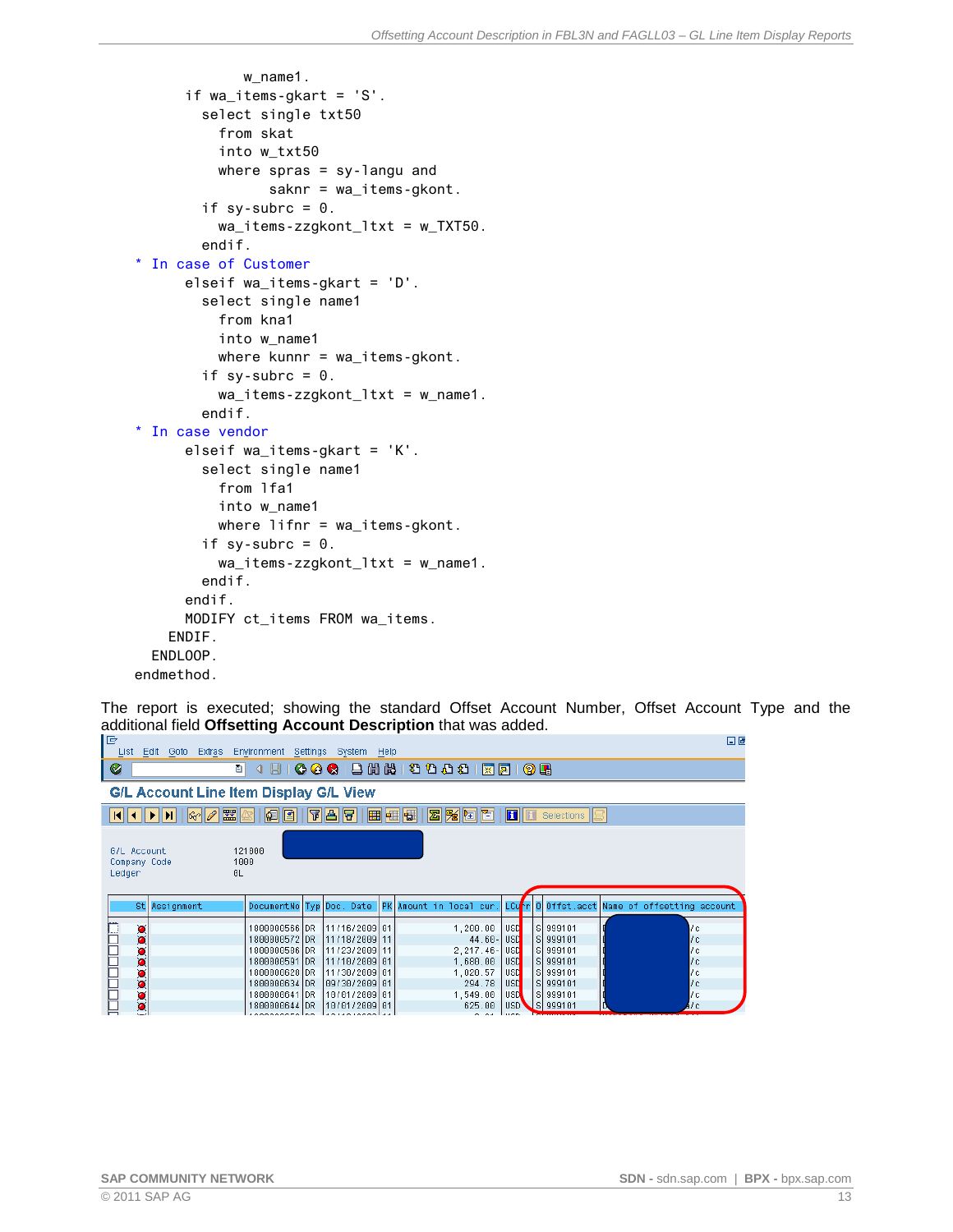## <span id="page-13-0"></span>**Related Content**

[Line item: Display of offsetting a/c information](https://service.sap.com/sap/support/notes/112312)

[Display of offsetting account information](https://service.sap.com/sap/support/notes/1034354)

For more information, visit the **Enterprise Resource Planning homepage**.